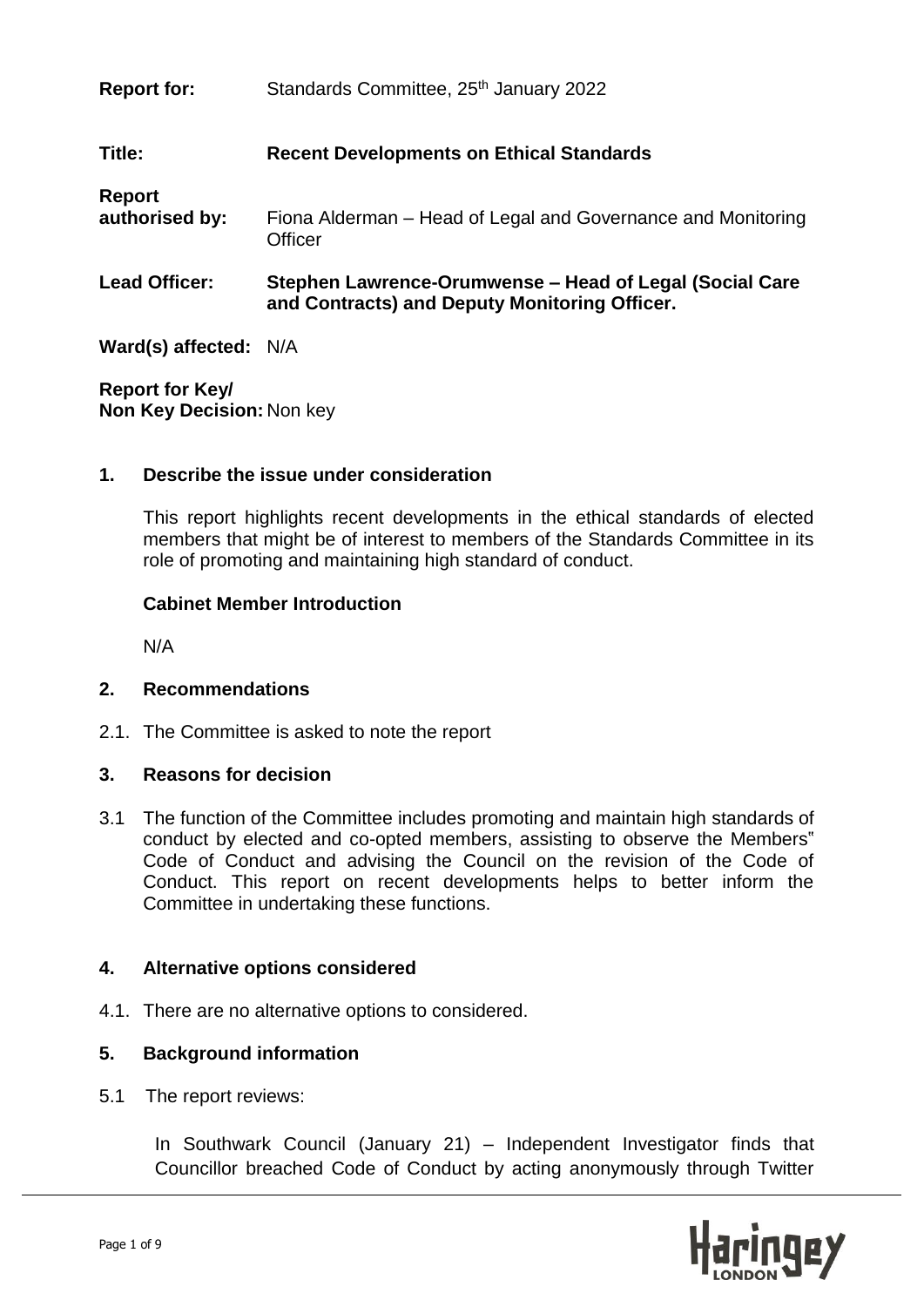[https://www.localgovernmentlawyer.co.uk/governance/396-governance](https://www.localgovernmentlawyer.co.uk/governance/396-governance-news/49250-councillor-breached-code-of-conduct-by-acting-anonymously-through-twitter-independent-investigator-finds)[news/49250-councillor-breached-code-of-conduct-by-acting-anonymously](https://www.localgovernmentlawyer.co.uk/governance/396-governance-news/49250-councillor-breached-code-of-conduct-by-acting-anonymously-through-twitter-independent-investigator-finds)[through-twitter-independent-investigator-finds;](https://www.localgovernmentlawyer.co.uk/governance/396-governance-news/49250-councillor-breached-code-of-conduct-by-acting-anonymously-through-twitter-independent-investigator-finds)

In Maldon District Council – Police called to Council meeting arguments over standards report [https://www.localgovernmentlawyer.co.uk/governance/396](https://www.localgovernmentlawyer.co.uk/governance/396-governance-news/48731-police-called-to-council-meeting-argument-over-standards-report) [governance-news/48731-police-called-to-council-meeting-argument-over](https://www.localgovernmentlawyer.co.uk/governance/396-governance-news/48731-police-called-to-council-meeting-argument-over-standards-report)[standards-report;](https://www.localgovernmentlawyer.co.uk/governance/396-governance-news/48731-police-called-to-council-meeting-argument-over-standards-report) and

The Committee on Standards in Public Life has published 'Upholding Standards in Public Life', the final report and recommendations of the Standards Matter 2 review. [https://www.gov.uk/government/publications/upholding-standards-in](https://www.gov.uk/government/publications/upholding-standards-in-public-life-published-report)[public-life-published-report.](https://www.gov.uk/government/publications/upholding-standards-in-public-life-published-report)

**Southwark Council - Councillor breached Code of Conduct by acting anonymously through Twitter, independent investigator finds**  [https://www.localgovernmentlawyer.co.uk/governance/396-governance](https://www.localgovernmentlawyer.co.uk/governance/396-governance-news/49250-councillor-breached-code-of-conduct-by-acting-anonymously-through-twitter-independent-investigator-finds)[news/49250-councillor-breached-code-of-conduct-by-acting-anonymously](https://www.localgovernmentlawyer.co.uk/governance/396-governance-news/49250-councillor-breached-code-of-conduct-by-acting-anonymously-through-twitter-independent-investigator-finds)[through-twitter-independent-investigator-finds](https://www.localgovernmentlawyer.co.uk/governance/396-governance-news/49250-councillor-breached-code-of-conduct-by-acting-anonymously-through-twitter-independent-investigator-finds)

- 5.2 The Councillor was the Cabinet Member for Housing. In November 2017, the Councillor set up a Twitter account, @SouthwarkYIMBY and made anonymous posts on Twitter regarding housing related issues and proposed developments in Southwark. The Councillor posted tweets regarding specific proposals for development on the Priory Court development and a proposed development on the Elim Estate. In February 2021 the Councillor was contacted by the South London Press who stated that they believed he was behind the Account, which he admitted. The Councillor then resigned as Cabinet Member, issued a written apology and referred themselves to the Monitoring Officer to determine whether there was a breach of the Code of Conduct for Members.
- 5.3 The Complainant made a complaint about a tweet posted on 11 February 2021 in response to tweets made by the @BallcourtGarden twitter account managed by the complainant. The Complainant states the tweet was aggressive, and that the use of the word 'nimbyism' was offensive, intended to undermine the integrity of the campaign group and the Councillor's behaviour was dishonest and not in accordance with the Code of Conduct. The tweet read *"This is pathetic nimbyism. Looking at the planning documents it's clear a lot of consultation with estate residents has gone into these proposals. Does the controller of this twitter account live on the estate?"* The Monitoring Officer commissioned an Independent Investigation into the complaint.
- 5.4 The Investigator in his report acknowledged that *"The use of social media by elected Members and the distinction between acting in the capacity of a Member and acting in a private capacity has been the source of much debate and difficulty. It cannot be the case that any use by an elected Member of social media at any time regardless of context and content is subject to the application of the Code, however how far the Code applies to the use of social media by elected Members is not a straight forward distinction to make, and very much depends on the particular facts and circumstances."* The Investigator found that (albeit very finely balanced) the Code:

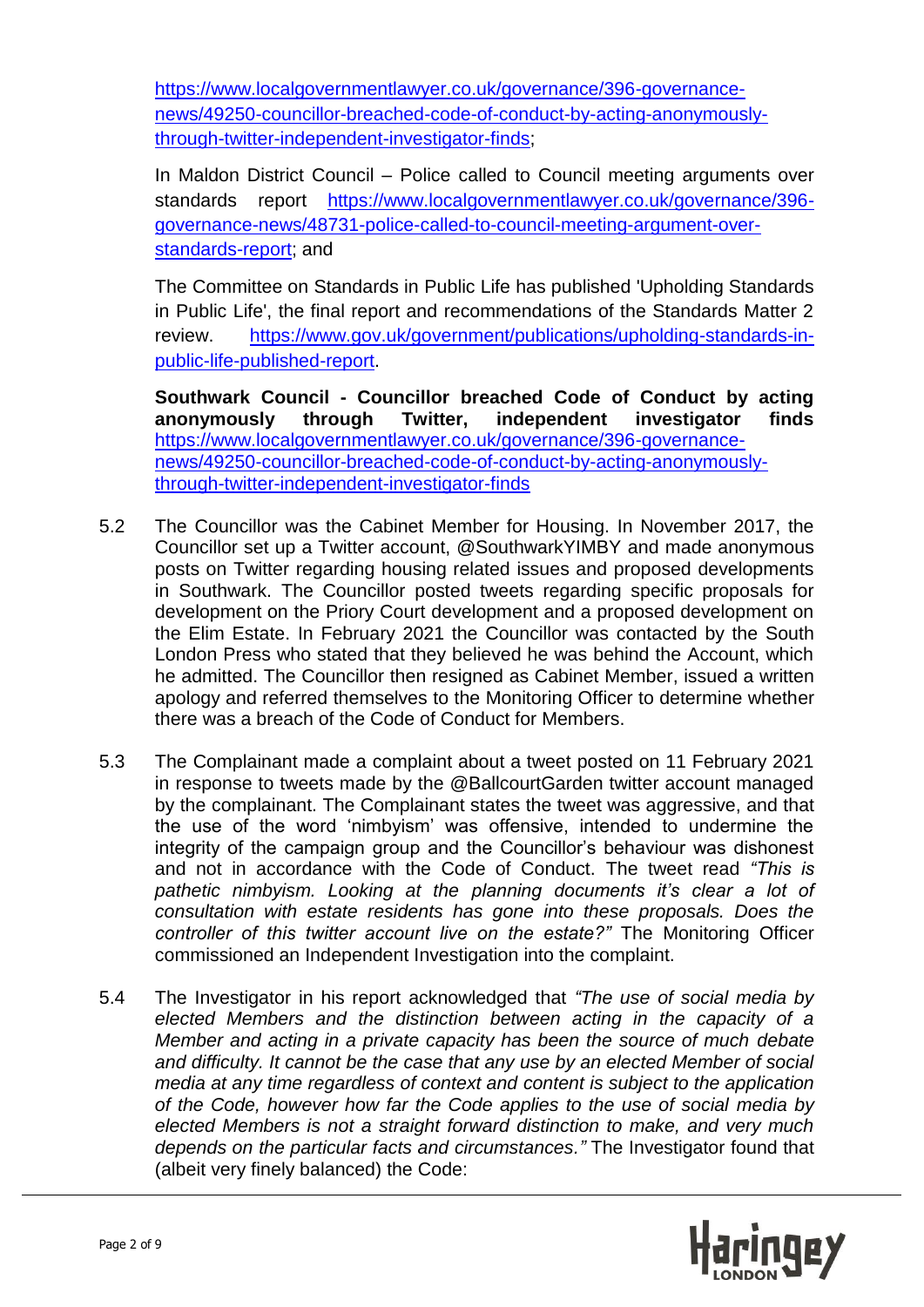- did apply to the Councillor in relation to those tweets about Priory Court and the Elim Estate Ball Court;
- did apply in relation to other tweets and retweets that referred to schemes and developments in which the Councillor had been involved in his official capacity; but
- did not apply in relation to the residue of tweets by the Account as these were more general in nature.
- that the tweets referring to specific developments and schemes in which the Councillor had been involved in a formal capacity (mainly retweets) are generally inoffensive and uncontroversial.
- 5.5 With reference to tweets regarding Priory Court and Elim Estate Ball Court, the Investigator found that the content was *'at time provocative'*, but did not amount to a breach. The Investigating found that by acting anonymously there is evidence of a failure, by the Councillor, to comply with the Code of Conduct. *"Although we do not find that the content of the tweets falling within the scope of the Code constituted a breach, we do find that by acting anonymously the Councillor has breached the Code."* In relation to those tweets to which the Code applied, the Councillor's behaviour was in breach of the Nolan principles of 'openness' and 'leadership', as well as paragraphs 10 and 11 as set out in the Council's Code.
- 5.6 Under s28 (11) of the Localism Act 2011, a local authority can impose the following sanctions for breach of the Code of Conduct following an investigation; a) Censure or reprimand the member; b) Recommend that Council censure or reprimand the member; c) Recommend removal for Cabinet, or portfolio responsibilities; d) Instruct the Monitoring Officer to arrange training; e) Removal from outside bodies; f) The withdrawal of facilities from the member; and g) Exclusion of the member from council offices or other premises. The Investigator did not recommend any further action be taken for the breach. The matter can reasonably be resolved without the need for a hearing. The sanctions/actions available following a hearing fall significantly short of the consequences that have come to bear quite independently of the standards process.
- 5.7 The Monitoring Officer accepted the recommendation of the Investigating Officer and determined that a Local Resolution is appropriate for the following reasons:
	- The Councillor immediately accepted responsibility for their actions and issued a public apology at Council Assembly.
	- The Councillor acknowledged throughout the investigating process that their actions were not appropriate and has repeatedly expressed remorse.
	- The Councillor resigned from Cabinet.
	- The Councillor sent a written apology to the Complainant on 24 June 2021.

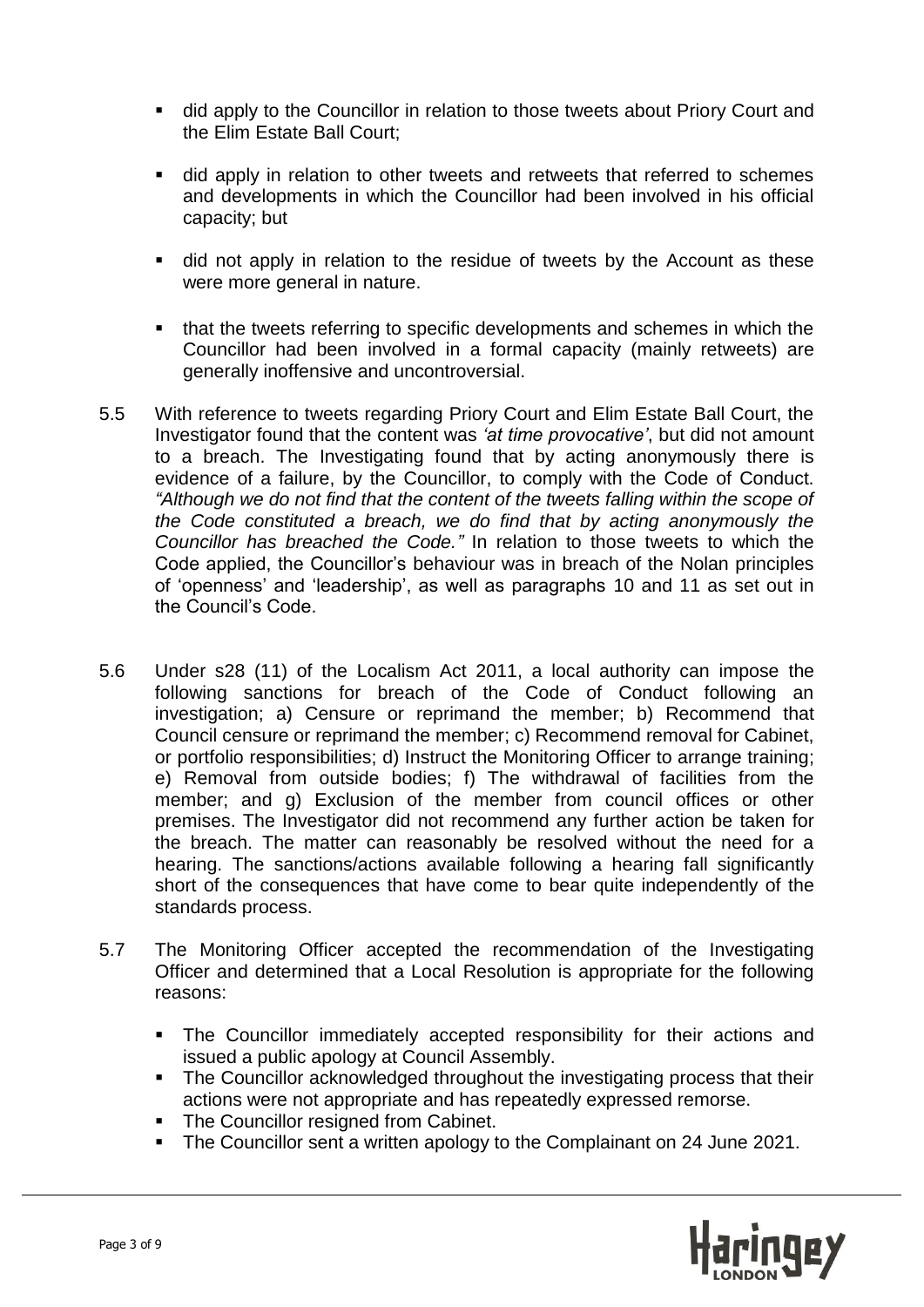- The Councillor has attended Code of Conduct and Social Media Training since the Complaint was received and the self-referral to the Monitoring Officer.
- The Councillor has agreed to undertake a conciliation meeting with the Complainant if requested.

The Monitoring Officer recommended to the relevant Committee accordingly.

#### **Deputy Monitoring Officer comment**

5.8 This was a complex investigation which had to navigate the tricky legal pathways of determining whether by posting anonymous tweets the Councillor was acting in his capacity as a Councillor, which tweet was caught by the Code and whether there was a breach and whether the Councillor acting anonymously is a breach of the Code. The Investigation Report which is a 'must read' carefully navigates through these issues and comes to a reasoned and reasonable outcome which is endorsed by the Monitoring Officer. The case is a valuable insight into the type of issues that the Committee is likely to encounter when considering complaints involving social media postings.

**In Maldon District Council (Nov 21) - Police called to council meeting argument over standards report** [https://www.localgovernmentlawyer.co.uk/governance/396](https://www.localgovernmentlawyer.co.uk/governance/396-governance-news/48731-police-called-to-council-meeting-argument-over-standards-report) [governance-news/48731-police-called-to-council-meeting-argument-over-standards](https://www.localgovernmentlawyer.co.uk/governance/396-governance-news/48731-police-called-to-council-meeting-argument-over-standards-report)[report](https://www.localgovernmentlawyer.co.uk/governance/396-governance-news/48731-police-called-to-council-meeting-argument-over-standards-report)

- 5.9 On 4<sup>th</sup> November 21, Police were called to a council meeting at Maldon District after a councillor refused to stop saying "point of order". The Councillor was challenging the council's consideration of a report that found him to have breached the code of conduct. The report was published in early September and listed several complaints made against him from other councillors, which claimed he had been "abusive", "haranguing", "rude", and had disclosed private communications, amongst other complaints. At the meeting, councillors voted on sanctions against him in light of the report's findings.
- 5.10 As the Chair of the meeting, attempted to call a vote on the sanctions, the Councillor interrupted by repeatedly saying "point of order". The Chair read out rule ten of The Council and Committee Procedure Rules, which says the Chair may move that a "member named be not further heard" if they are disruptive. The rule adds that if the council member continues to behave irregularly, improperly, or offensively, or by wilfully obstructing the business of the council, the Chair can move that the member leave the meeting or move to adjourn the meeting altogether. The Chair moved that the Councillor shall not be heard, which the majority of councillors seconded. When the Councillor continued to disregard the motion, the Chair moved to have him removed. Afterwards, two police officers entered the room, and removed him as he was breaching the peace. The Council moved to ban the Councillor from all committees, including the planning, district planning, working groups and outside bodies committees for 18 months, to 2023. No councillors voted against the move.

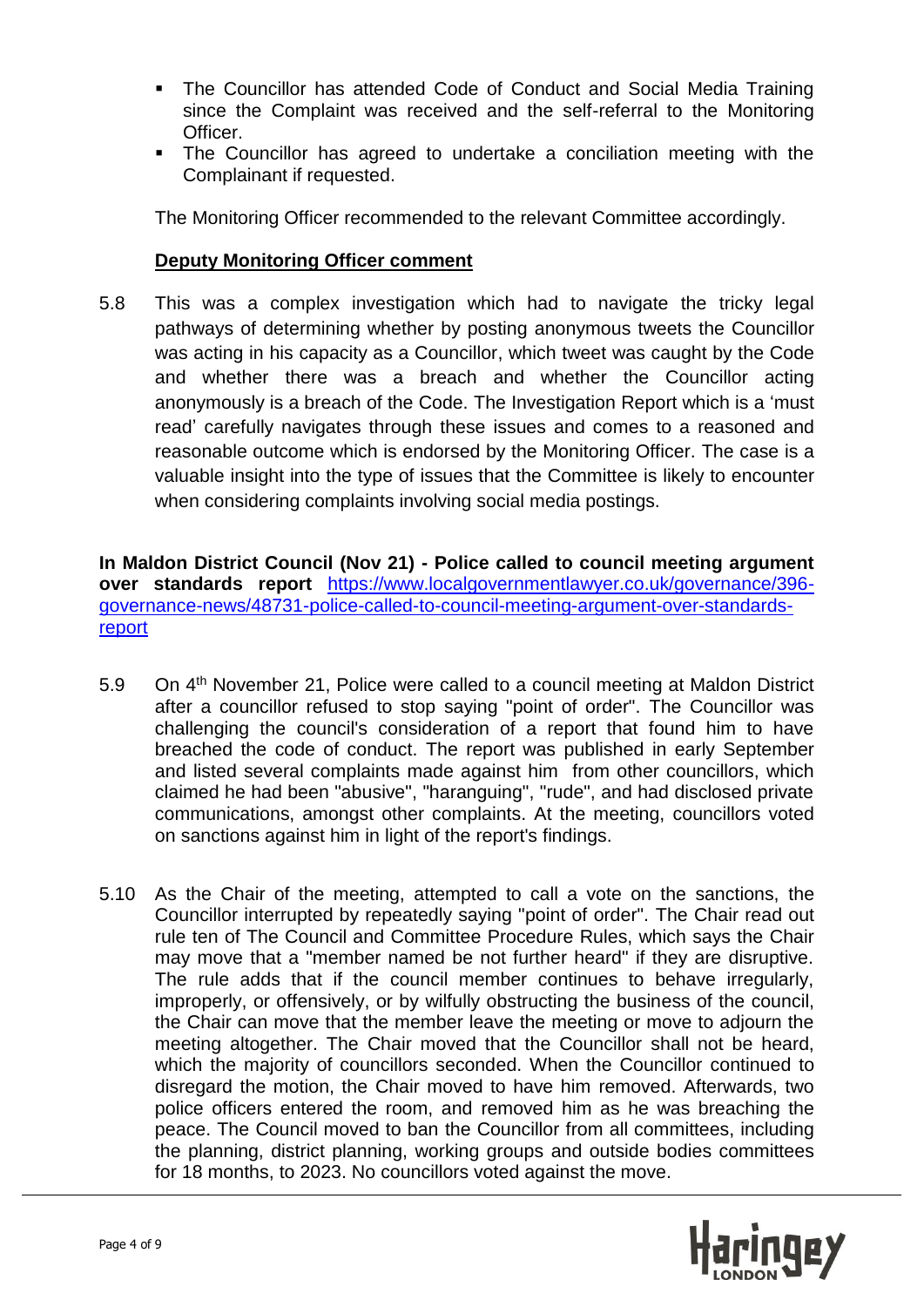## **Deputy Monitoring Officer comment**

5.11 The Chair simply had no option but to apply the Committee Procedure Rules and remove the Councillor from the meeting.

**Committee on Standards in Public Life (CSPL) Standards Matter 2 Findings** [https://www.gov.uk/government/publications/standards-matter-2-the](https://www.gov.uk/government/publications/standards-matter-2-the-committees-findings)[committees-findings;](https://www.gov.uk/government/publications/standards-matter-2-the-committees-findings)

5.12 In September 2020, CSPL launched the *Standards Matter 2* review to evaluate the strengths and weaknesses of the institutions, policies and processes that implement ethical standards in Westminster and beyond. CSPL has focussed on the arrangements in central government. In June 2021, CSPL published his finds on four areas of standards regulation that require significant reform: the Ministerial Code and the Independent Adviser on Ministers' Interests, the business appointment rules and the Advisory Committee on Business Appointments (ACOBA), transparency around lobbying, and the regulation of public appointments. In this final report, the content of those findings are translated into recommendations to government, alongside several new recommendations published here for the first time.

List of Recommendations

**Recommendation 1** The Civil Service should review its approach to enforcing ethical standards across government, with a view to creating a more rigorous and consistent compliance system, in line with the recommendation of the Boardman report.

**Recommendation 2** The government should pass primary legislation to place the Independent Adviser on Ministers' Interests, the Public Appointments Commissioner, and the Advisory Committee on Business Appointments on a statutory basis.

**Recommendation 3** The Ministerial Code should be reconstituted solely as a code of conduct on ethical standards.

**Recommendation 4** A requirement for the Prime Minister to issue the Ministerial Code should be enshrined in primary legislation. **Recommendation 5**The Independent Adviser should be consulted in any process of revision to the Ministerial Code.

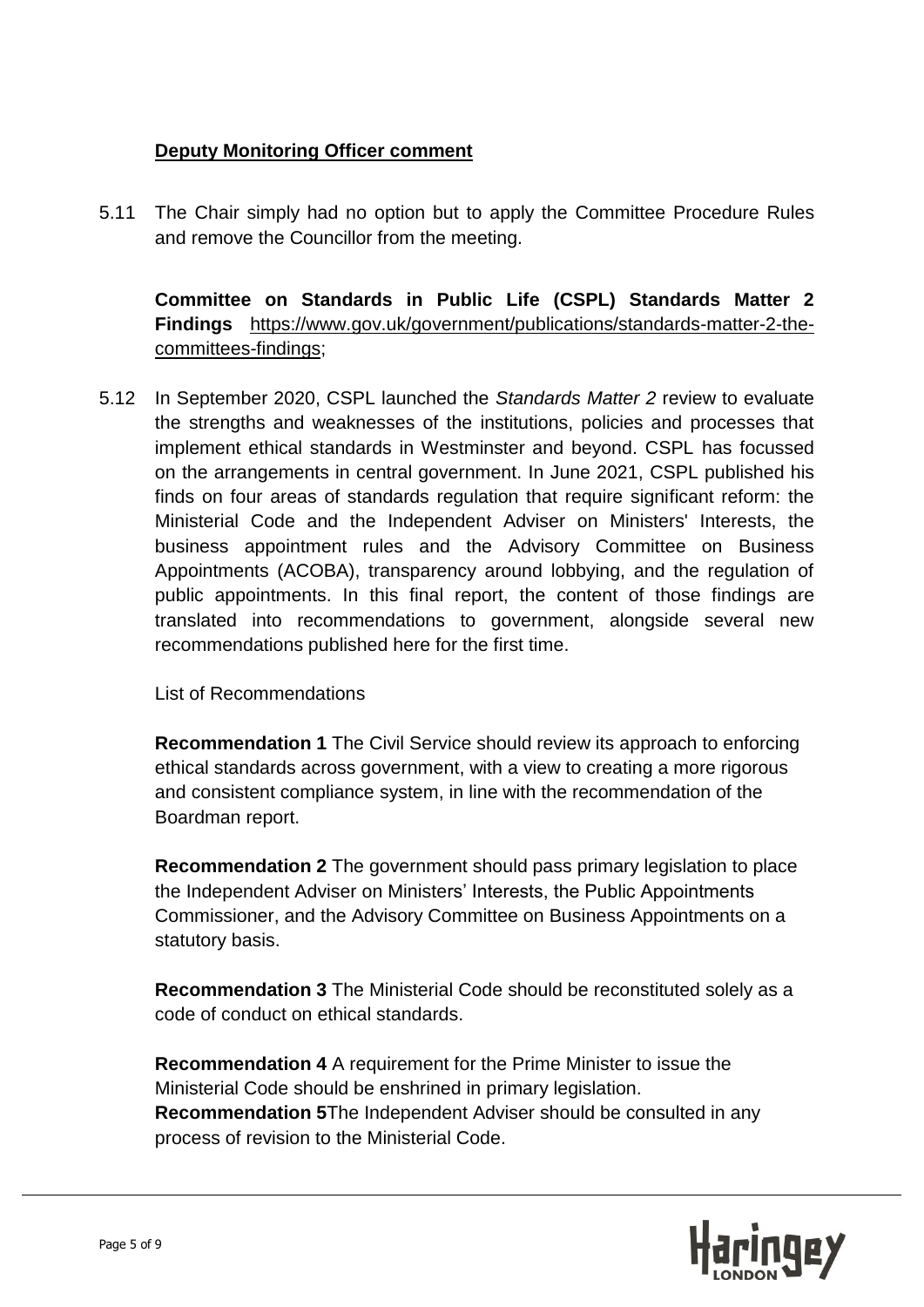**Recommendation 6**The Ministerial Code should detail a range of sanctions the Prime Minister may issue, including, but not limited to, apologies, fines, and asking for a minister's resignation.

**Recommendation 7** The Independent Adviser should be appointed through an enhanced version of the current process for significant public appointments.

**Recommendation 8** The Independent Adviser should be able to initiate investigations into breaches of the Ministerial Code.

**Recommendation 9** The Independent Adviser should have the authority to determine breaches of the Ministerial Code.

**Recommendation 10** The Independent Adviser's findings should be published no more than eight weeks after a report has been submitted to the Prime Minister.

**Recommendation 11** The Business Appointment Rules should be amended to prohibit for two years appointments where the applicant has had significant and direct responsibility for policy, regulation, or the awarding of contracts relevant to the hiring company.

**Recommendation 12** The Business Appointment Rules should be amended to allow ACOBA and government departments to issue a ban on lobbying of up to five years.

**Recommendation 13** The lobbying ban should include a ban on any work for lobbying firms within the set time limit.

**Recommendation 14** The government should make adherence to the Business Appointment Rules an enforceable legal requirement for ministers, civil servants, and special advisers, and set out what the consequences for a breach of contract may be.

**Recommendation 15** A COBA rulings should be directly binding on applicants.

**Recommendation 16** A COBA should have the power to undertake investigations into potential breaches of the Business Appointment Rules, and be granted additional resources as necessary. The Cabinet Office should decide on sanctions or remedial action in the case of a breach.

**Recommendation 17** Government departments should publish anonymised and aggregated data on how many applications under the Business Appointment Rules are submitted, approved, or rejected each year.

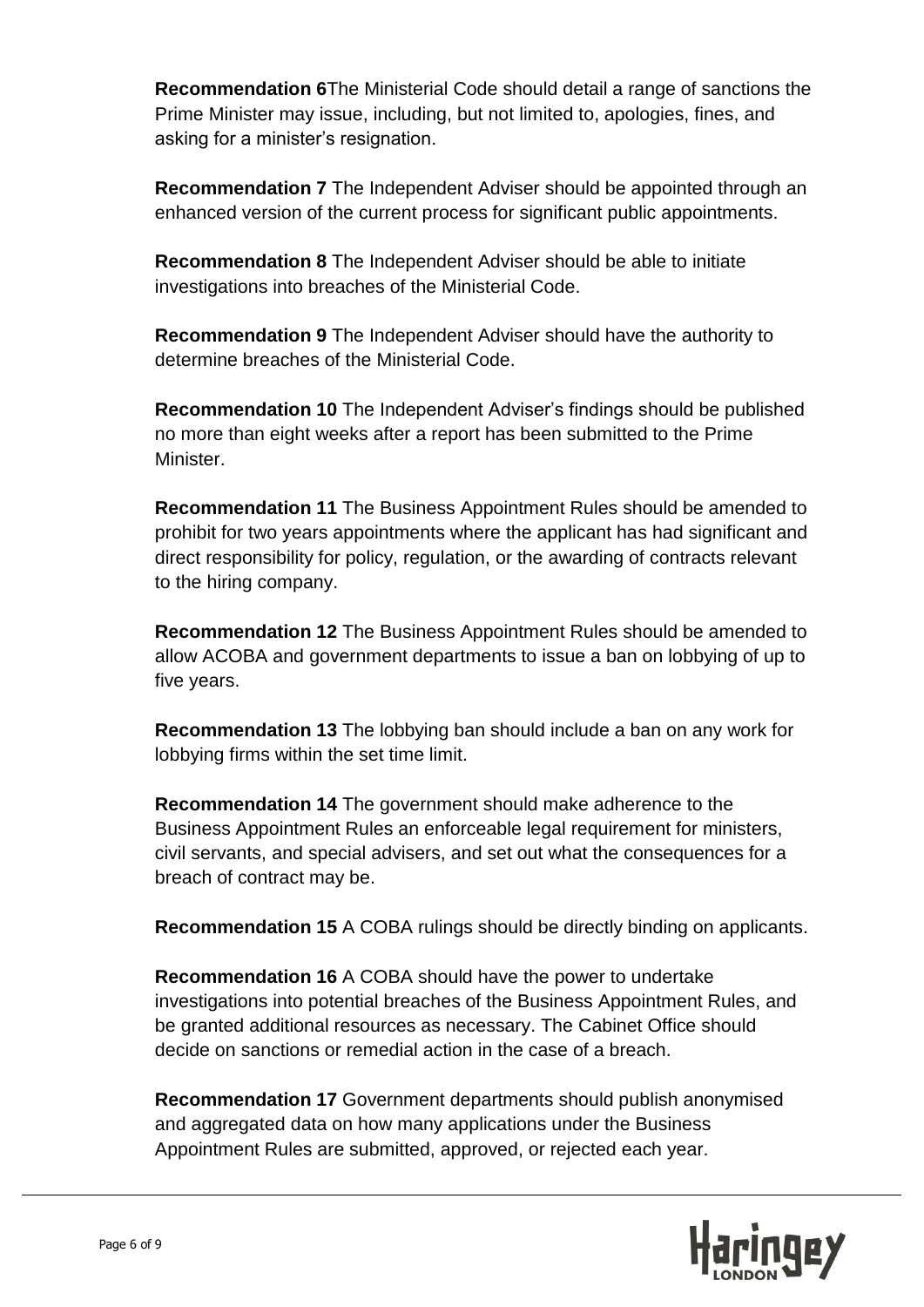**Recommendation 18** The Cabinet Office should ensure the Business Appointment Rules are applied consistently across all government departments, and work with ACOBA to promote best practice and awareness of the rules.

**Recommendation 19** The Governance Code for Public Appointments should be amended to make clear that ministers should not appoint a candidate who is deemed unappointable by an assessment panel, but if they do so, the minister must appear in front of the relevant select committee to justify their decision.

**Recommendation 20** The Governance Code should be amended so that ministers must consult with the Commissioner for Public Appointments on the composition of all panel members for competitions for significant appointments.

**Recommendation 21** Senior Independent Panel Members should have a specific duty to report to the Commissioner on the conduct of significant competitions.

**Recommendation 22** The chairs of ACOBA and HOLAC, the Registrar of Consultant Lobbyists, the Commissioner for Public Appointments and the Independent Adviser on Ministers' Interests should all be appointed through the process for significant public appointments, and the assessment panel for each should have a majority of independent members.

**Recommendation 23** Chairs of standards committees should chair assessment panels for the appointment of their independent members.

**Recommendation 24** Government departments should publish a list of all unregulated and regulated public appointments.

**Recommendation 25** The appointments process for Non-Executive Directors of government departments should be regulated under the Governance Code for Public Appointments.

**Recommendation 26** The Cabinet Office should collate all departmental transparency releases and publish them in an accessible, centrally managed and searchable database.

**Recommendation 27** The Cabinet Office should provide stricter guidelines on minimum standards for the descriptions of meetings and ensure compliance by government departments.

**Recommendation 28** The government should publish transparency returns monthly, rather than quarterly, in line with the MPs' and peers' registers of interests.

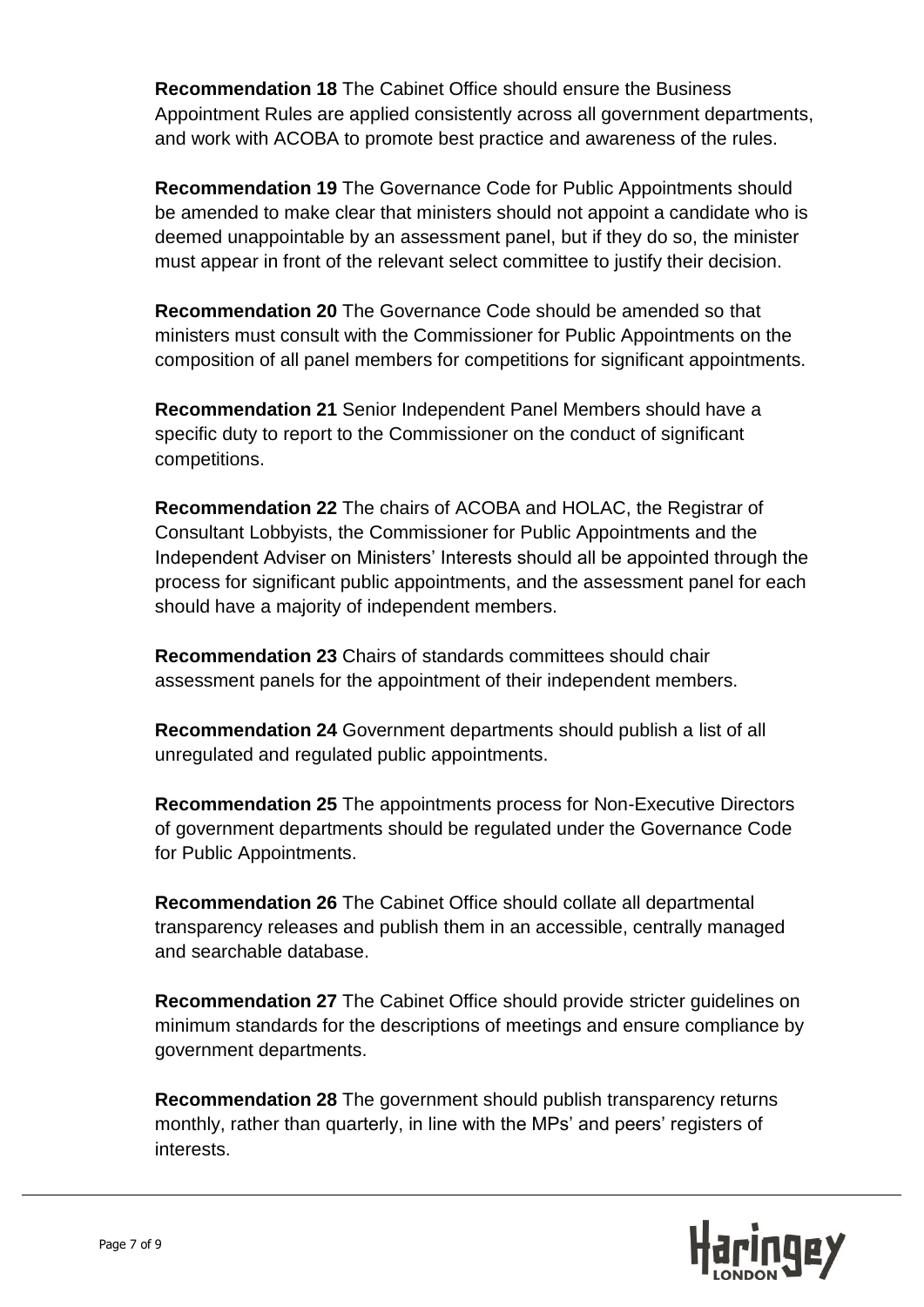**Recommendation 29** The government should include meetings held between external organisations, directors general, and directors in transparency releases.

**Recommendation 30** The government should include meetings held between external organisations and special advisers in transparency releases.

**Recommendation 31** The government should update guidance to make clear that informal lobbying,and lobbying via alternative forms of communication such as WhatsApp or Zoom, should be reported to officials.

**Recommendation 32**The government should revise the categories of published information to close the loophole by which informal lobbying is not disclosed in departmental releases.

**Recommendation 33** Consultant lobbyists should also have to register on the basis of any communications with special advisers, directors general, and directors.

**Recommendation 34** Consultant lobbyists should have to declare the date, recipient, and subject matter of their lobbying.

5.17 These recommendations findings are essentially for the Prime Minister and his Cabinet and Senior Civil Servants.

### **6. Contribution to strategic outcomes**

6.1. The update supports the governance of the Council and its decision-making, thereby assisting the Council to meet its strategic outcomes.

### **7. Statutory Officers comments (Chief Finance Officer (including procurement), Head of Legal and Governance , Equalities)**

#### **Finance**

7.1. None

#### **Procurement**

7.2. None.

### **Legal**

7.3. By virtue of section 27 of the Localism Act 2011, the Council is required to promote and maintain high standards of conduct by members and co-opted members and to adopt a Code of Conduct. The updates above serve to inform the Council in the discharge of its responsibility.